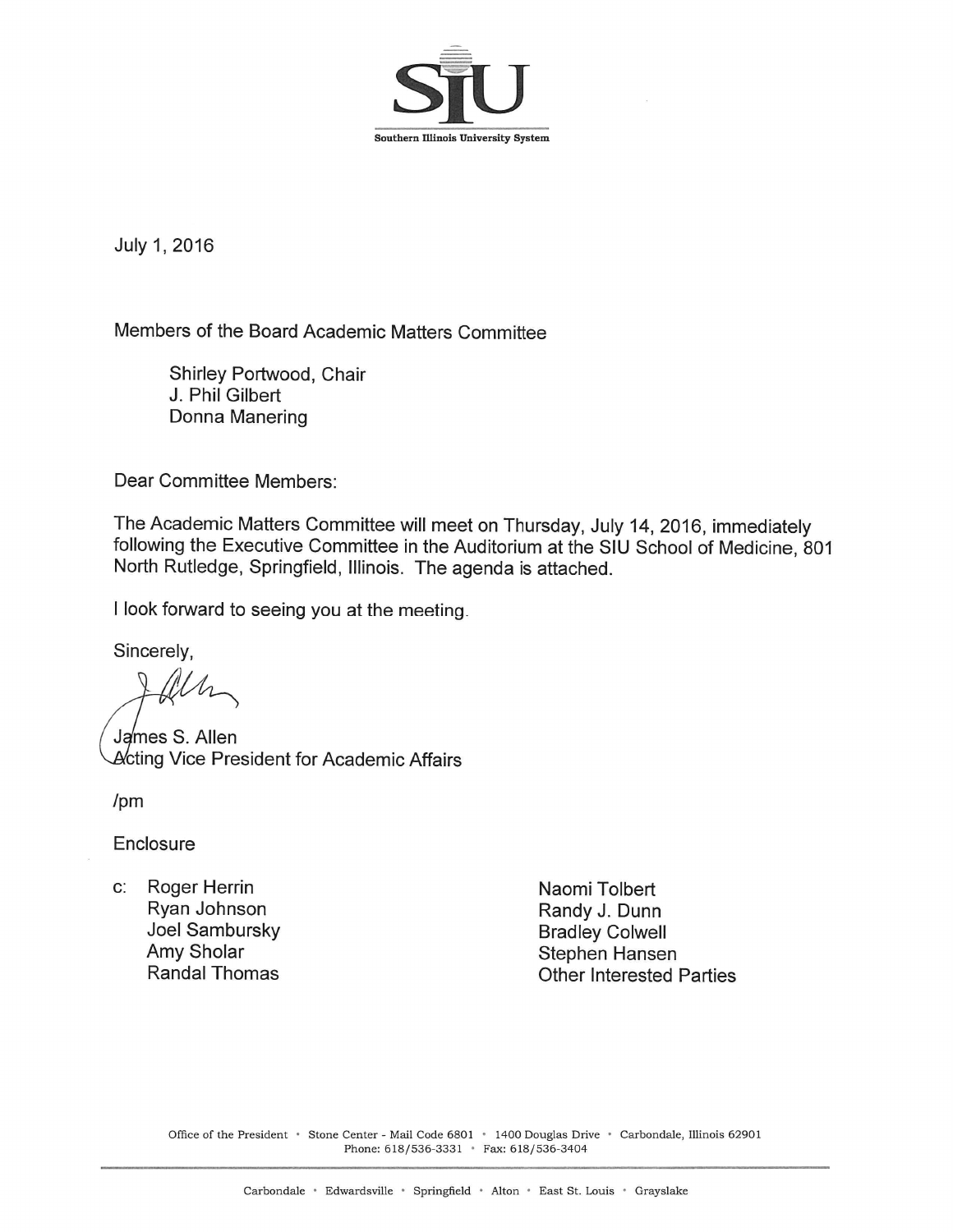## AGENDA

### MEETING OF THE SOUTHERN ILLINOIS UNIVERSITY BOARD OF TRUSTEES ACADEMIC MATTERS COMMITTEE

Thursday, July 14, 2016 Approximately 9:00 a.m.

# Auditorium, SIU School of Medicine 801 North Rutledge Springfield, Illinois

- 1. Announcements
- 2. Approval of Minutes of the Meeting May 5, 2016
- 3. Approval of New Programs, Reasonable and Moderate Extensions, Approval of Off-Campus Program Locations, and Academic Program Eliminations and Suspensions, July 1, 2015 through June 30, 2016 (Board Agenda Item I)
- 4. Presentation: Preparing a Diverse Healthcare Workforce: The Physician Pipeline Preparatory Program  $(P<sup>4</sup>)$ 
	- Presenters: Wesley McNeese, Associate Dean for Diversity and Inclusion, SIU School of Medicine  $- P<sup>4</sup>$  Program Director

 T Newsome, Medical Student, SIU School of Medicine (Class of  $2017$ ) –  $P<sup>4</sup>$  Medical Student Co-coordinator

 Sofia Candel, Medical Student, SIU School of Medicine (Class of 2017) –  $P<sup>4</sup>$  Medical Student Co-coordinator

> Alicia Altheimer, Family Medicine Resident, SIU School of Medicine (Class of 2015)

- 5. Other Business
- 6. Adjournment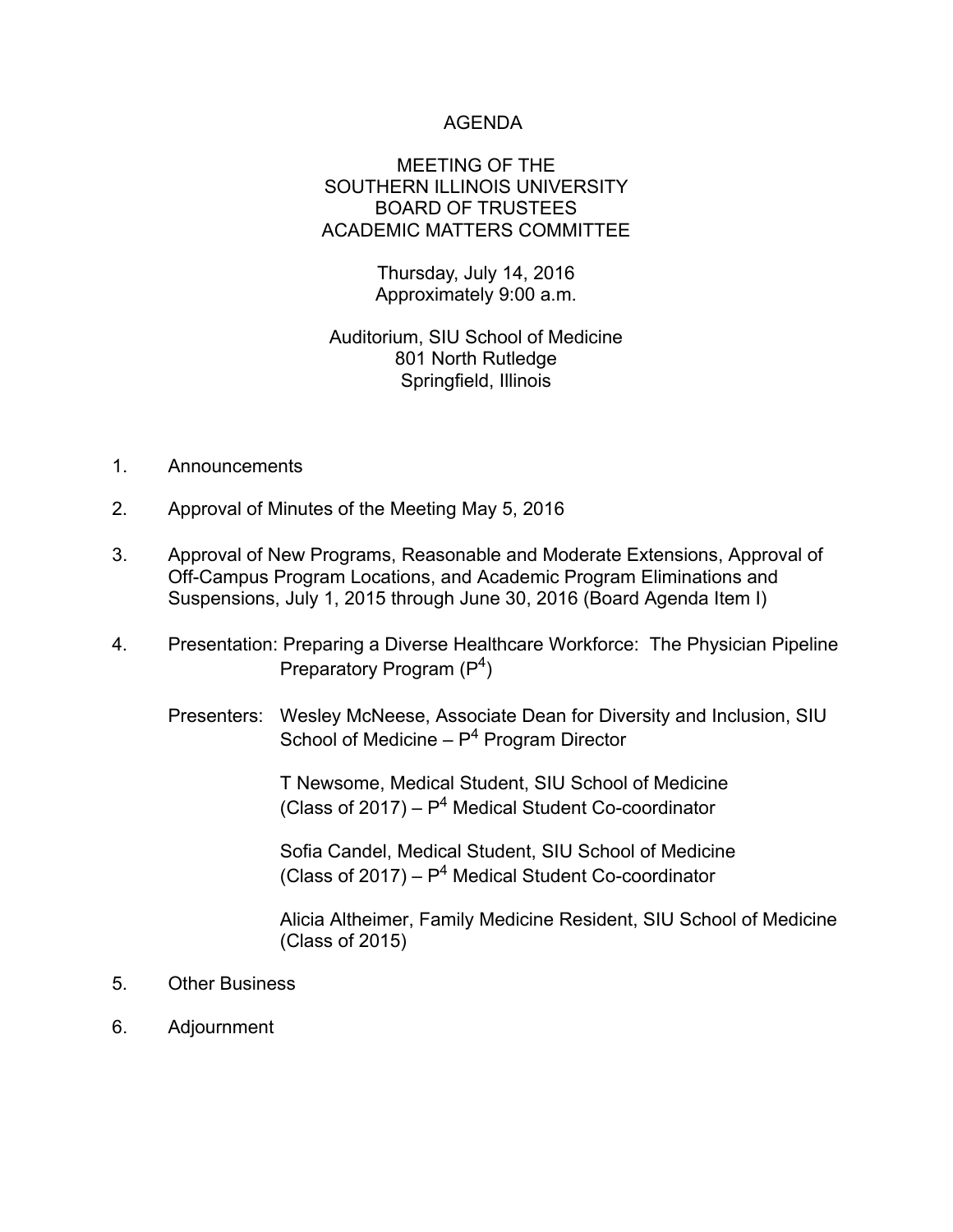# **BOARD OF TRUSTEES**

# **SOUTHERN ILLINOIS UNIVERSITY**

## **Minutes of the Academic Matters Committee Meeting**

## **May 5, 2016**

The Academic Matters Committee met at 9:08 a.m. on Thursday, May 5, 2016, in the Student Center, Ballroom B, of Southern Illinois University Carbondale. Present were: J. Phil Gilbert, Chair Pro tem; Donna Manering; Amy Sholar (fill-in), and Dillon Santoni. Other Board members present were: Roger Herrin, Joel Sambursky, Allen Shelton, and Randal Thomas. Board member absent: Shirley Portwood. Executive Officers present were: President Randy J. Dunn; Acting Vice President for Academic Affairs James Allen; Senior Vice President Duane Stucky; Interim Chancellor Bradley Colwell, SIUC; Interim Chancellor Stephen Hansen, SIUE.

#### **Announcements**

Acting Vice President James Allen did not have any announcements. He indicated that there will be more announcements at the July Board of Trustees meeting after the IBHE has met in June.

#### **Approval of the Minutes of the March 24, 2016, Meeting**

Motion was made by Trustee Mannering to approve the minutes of the March 24, 2016, meeting. The motion was duly seconded by Trustee Santoni and passed by the Committee.

# **Informational Report:** *Minority, Women, Disabled Students, Faculty and Staff and Veterans,* **Annual Report FY2015**

Acting Vice President James Allen provided a brief overview of the MWDV report and introduced Chad Martinez, Director of Equal Opportunity, Access and Title IX Coordination at SIUE; Wesley McNeese, Executive Assistant to the Dean for Diversity, Multicultural and Minority Affairs, SOM; and Linda McCabe Smith, Associate Chancellor for Institutional Diversity at SIUC, to address highlights on their respective campus reports.

Dr. Wesley McNeese began by stating that he, Dr. Martinez, and Dr. Smith decided they would each take five minutes to mention highlights and conclude by talking about what they identified as an employment/workforce problem.

On a side note, Dr. McNeese mentioned that Dr. Jerry Kruse's appointment as Dean has allowed School of Medicine to not miss a beat with his capable, competent administrative leadership. He also shared that the Liaison Committee on Medical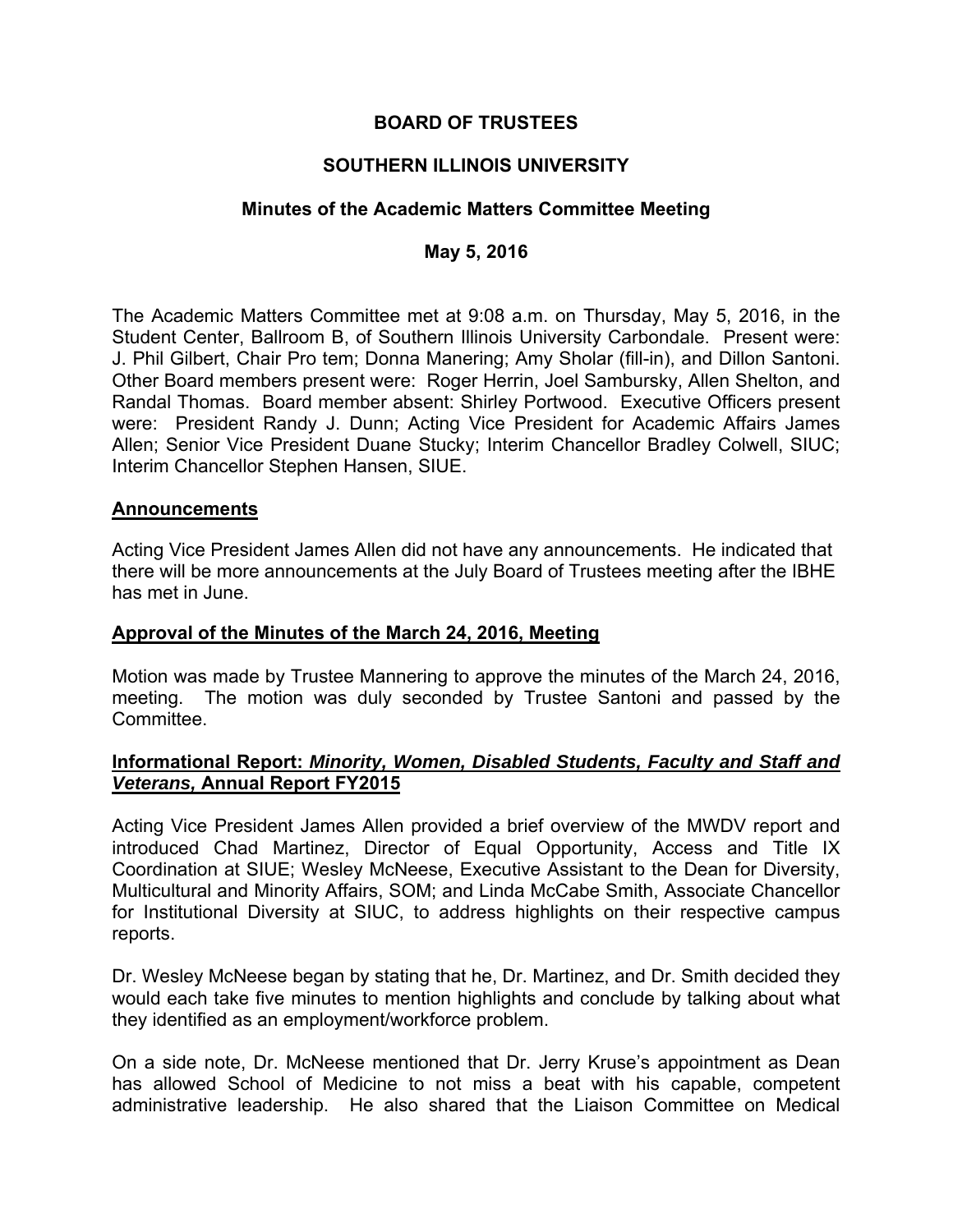Minutes of the May 5, 2016, Academic Matters Committee Meeting Page 2

Education (LCME) has certified the School of Medicine for eight years without any citations.

Each campus shared highlights on its minority students, faculty, and staff. The chief diversity officers highlighted their minority enrollment and employment, sharing what services are in place to help recruit and retain minority students and faculty.

Trustee Gilbert asked what the reason was for not being able to retain African American faculty. The School of Medicine replied that they have a welcoming environment but faculty have other financial and growth opportunities with other medical schools. SIUC stated that African American faculty should not be hired for dual roles.

SIUC and SIUE both have received the Higher Education Excellence in Diversity (HEED) Award and are recognized as military friendly campuses.

Dr. Linda McCabe-Smith ended her report by informing the Board she will be departing SIUC June 30, 2016, after 22.7 years of service to take a position with North Carolina State University beginning August 1, 2016.

# **Informational Report:** *Centers and Institutes, FY 2015*

Acting Vice President James Allen brought to the Board's attention a correction to the Academic Matter Committee agenda that incorrectly had the *Centers and Institutes Report* listed as covering FY2016 instead of FY2015. He provided the background to the development of the template by the Vice Chancellor for Research and research officers at each campus and provided a brief overview of the report content—drawing the Board's attention to "Item #11," the annual performance and how trend lines will be developed in time.

J. Phil Gilbert asked if there were any questions.

President Dunn reminded the Board that, over the past year, the system has tried to create an accountability structure around the academic enterprise of the university system. An accountability system to show the Board from year to year the work that campuses are doing and how improvements are being made.

### **Presentation: "***The Strong Survivors Program: SIUC Students Developing Professional and Personal Skills Via Community Engagement"*

Acting Vice President James Allen introduced the presenters Dr. Phil Anton, Associate Professor of Exercise Physiology in the Department of Kinesiology at Southern Illinois University Carbondale, and Exercise Program Director of the Strong Survivors Exercise and Nutrition Program for Cancer Survivors and Caregivers; Ms. Leah Edgerton, Strong Survivor Staff Member and Undergraduate Research Assistant in Department of Kinesiology at Southern Illinois University Carbondale (SIUC); and Ms. April Turner, a Strong Survivors Participant who underwent a double mastectomy in 2009 and has ongoing lymphedema issues.